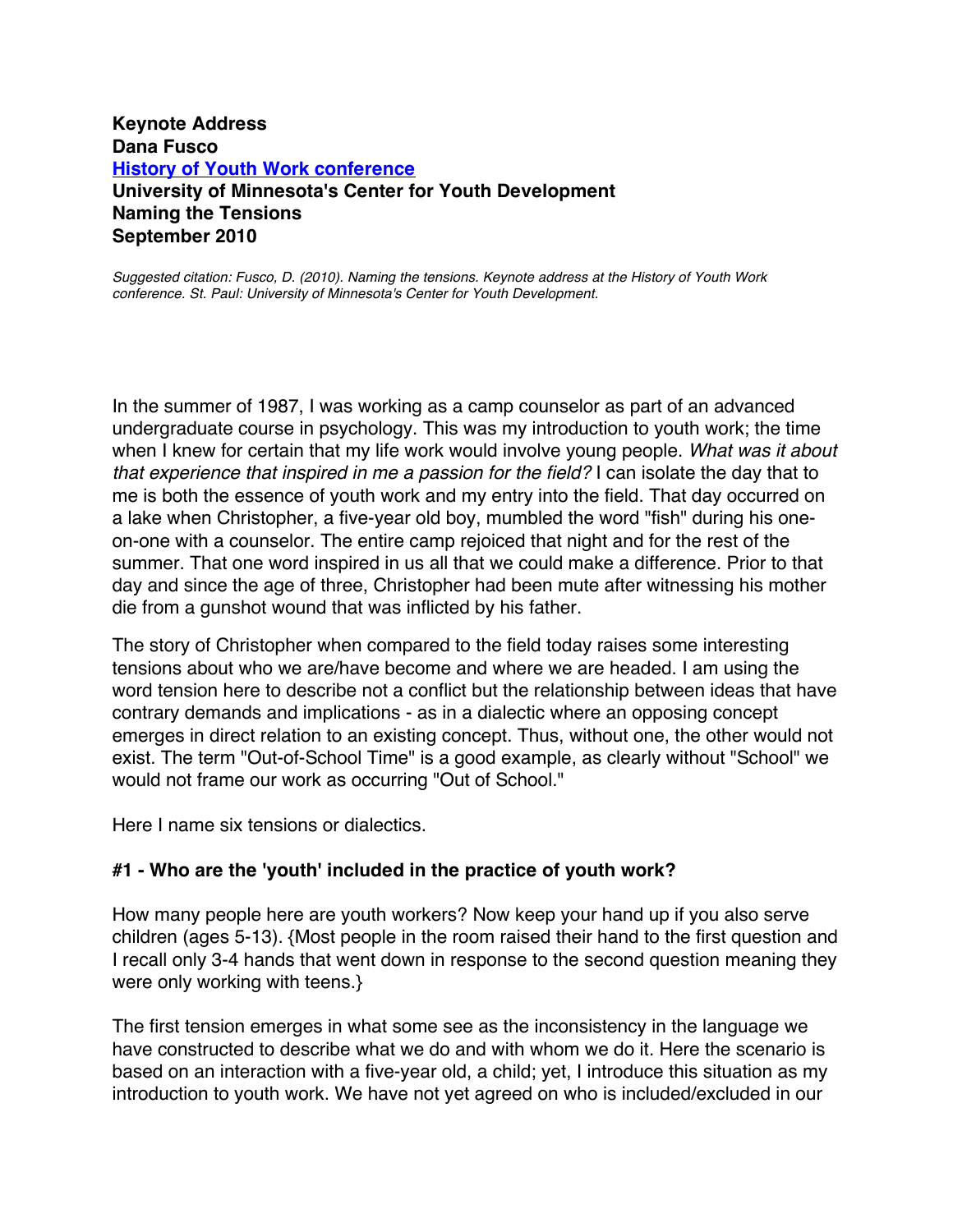understanding of the word, 'youth.' Do we mean adolescents or all young people from school age to young adulthood?

The dialectic is in whom we choose to see as making up the category - youth. If we define 'youth' as a chronological period, such as adolescence, then youth work immediately excludes pre-teens. But this may be the only tension that itself is resolved today. We do not work with youth as an abstract sociological category. Rather, we have come to define 'youth' by who attends youth programs and this includes children as young as five (school age) and as old as twenty-five (young adult).

# **#2 - Do our assessments capture 'development?'**

The second tension exists at the crossroads between development and assessment. Christopher's utterance was viewed as a huge developmental milestone and psychological breakthrough. Today, frontline workers would still view it this way and it would still be celebrated.

However, today we would also miss this milestone in the requisite standardized test or assessment. The very essence of youth work, the reasons why we engage in the work are disconnected from what funders and researchers want and are being asked for. Once we impose the need to aggregate these milestones, we ironically lose our potency. That is, how does one add Christopher's utterance with Tenesha's decrease in tantrums with Mark's getting an 80 on his history test with Lisa's cutting ties with a befriended gang member?

Our work focuses on our relationships with youth who have individual needs and from which emerge amazing accomplishments. As we continue to move in the direction of assessing youth work outcomes, we must articulate this tension explicitly. What do we risk losing in the quest for statistical rigor?

As soon as we introduce assessment we back into a goal that can only be met in the aggregate. That goal might be that the program helps 85% of youth improve their school attendance, self-esteem, behavior, literacy, etc. Where do individual, gradated improvements come in? This is not to say that we should not assess our work but it is to urge that we come up with methodologies that do not disguise our essence.

## **#3 - Is youth work a focus on individuals or groups?**

The third tension is that we have come to "individualize" youth work. To me, youth work by definition is communal and based in the unit of the group. In fact, I was not the counselor most directly responsible for Christopher's milestone. That fact never occurred to me until recently.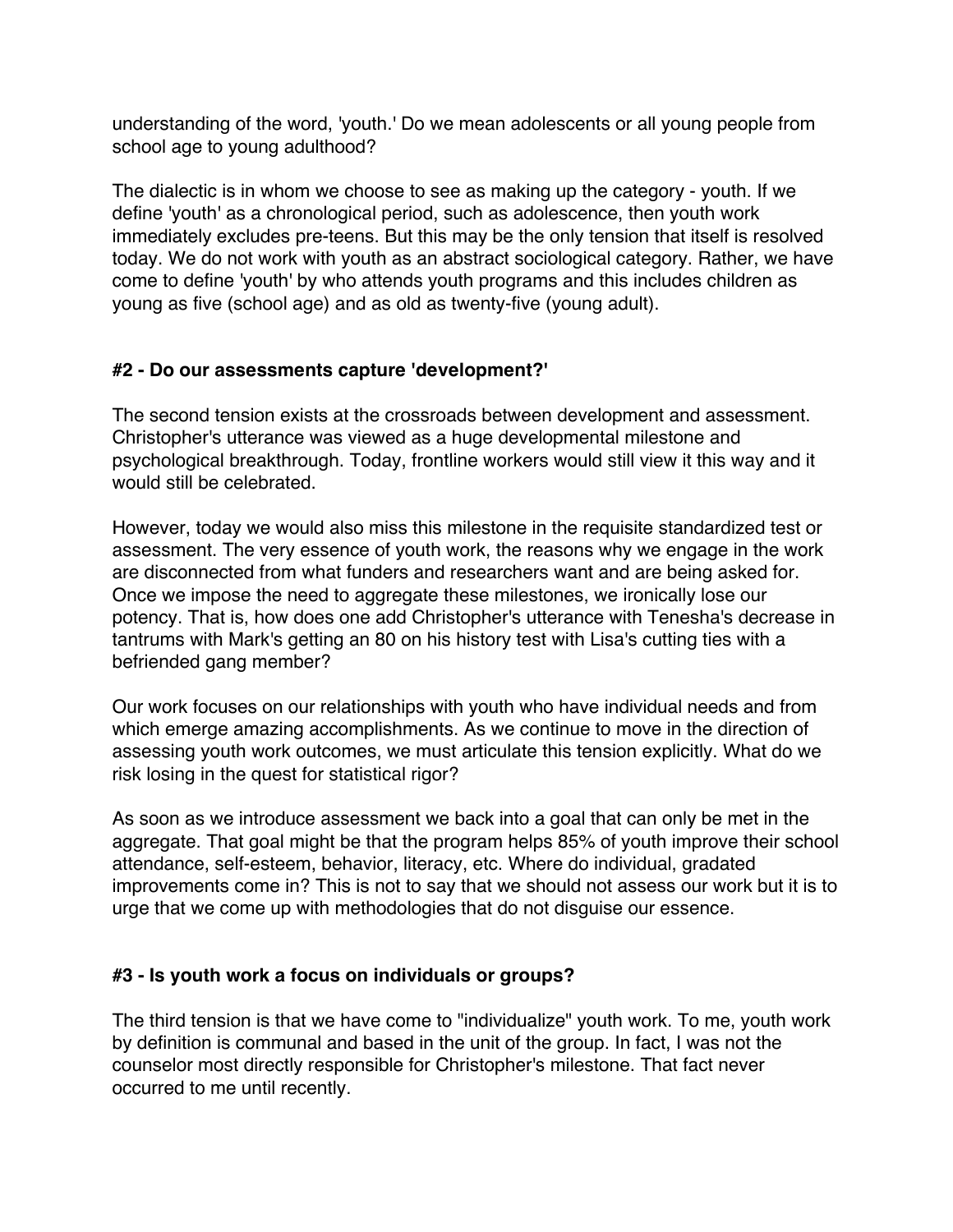We shared our successes because the moment when the outcome is observable and peaks to the surface does not reflect the thousands of interactions and developmental accomplishments that had been going on below the surface and that each of us contributed to.

## **#4 - What is the continuity of youth work (and youth workers) in the lives of kids?**

The fourth tension arises in the discontinuity of practices across settings in which kids are. What happens at the end of summer? Where is the continuity in Christopher's life in his access to youth work professionals who understand how to reach him? Christopher was still likely to fail school (or school was likely to fail Christopher).

Youth work has done much for kids but has done much less in identifying the distinct set of practices by which it is defined. As such, its successes (our successes) cannot be shared with others who also interact with youth in school or even at the dinner table. What do we risk by not articulating boldly who we are?

#### **#5 - Who loves the work and who stays in it?**

The fifth tension relates to the counselors and resides between the love and the reality of the work. Where did the counselors go after that summer? My own path led to a fulltime job coordinating a dropout prevention program for "at-risk" youth and the quick recognition that while I loved the work, I simply could not pay back student loans; afford rent, food and a car on \$18,000K per year. For those without a degree, the situation is even bleaker. What are the circuitous routes in and out of youth work and what do we risk by not investing in stronger education and career pipelines?

#### **#6 - Should we focus on professionalization of the field or development of the discipline?**

The final tension rests in our present and in our future, in who we are and who we are becoming. As energies abound in the development of competencies, credentials, and curricula, and as we think about next steps, I would raise a final question: what do we risk by focusing on the professionalization of the field rather than the development of the discipline?

It seems to me that until we clearly articulate the domains of knowledge and practice that inform youth work as a discipline we are barking up the wrong tree. What is Youth Studies? Is it a vocation, a profession, an academic discipline? While we have agreed that Youth Studies is interdisciplinary, it is not clear that we have mapped this out clearly